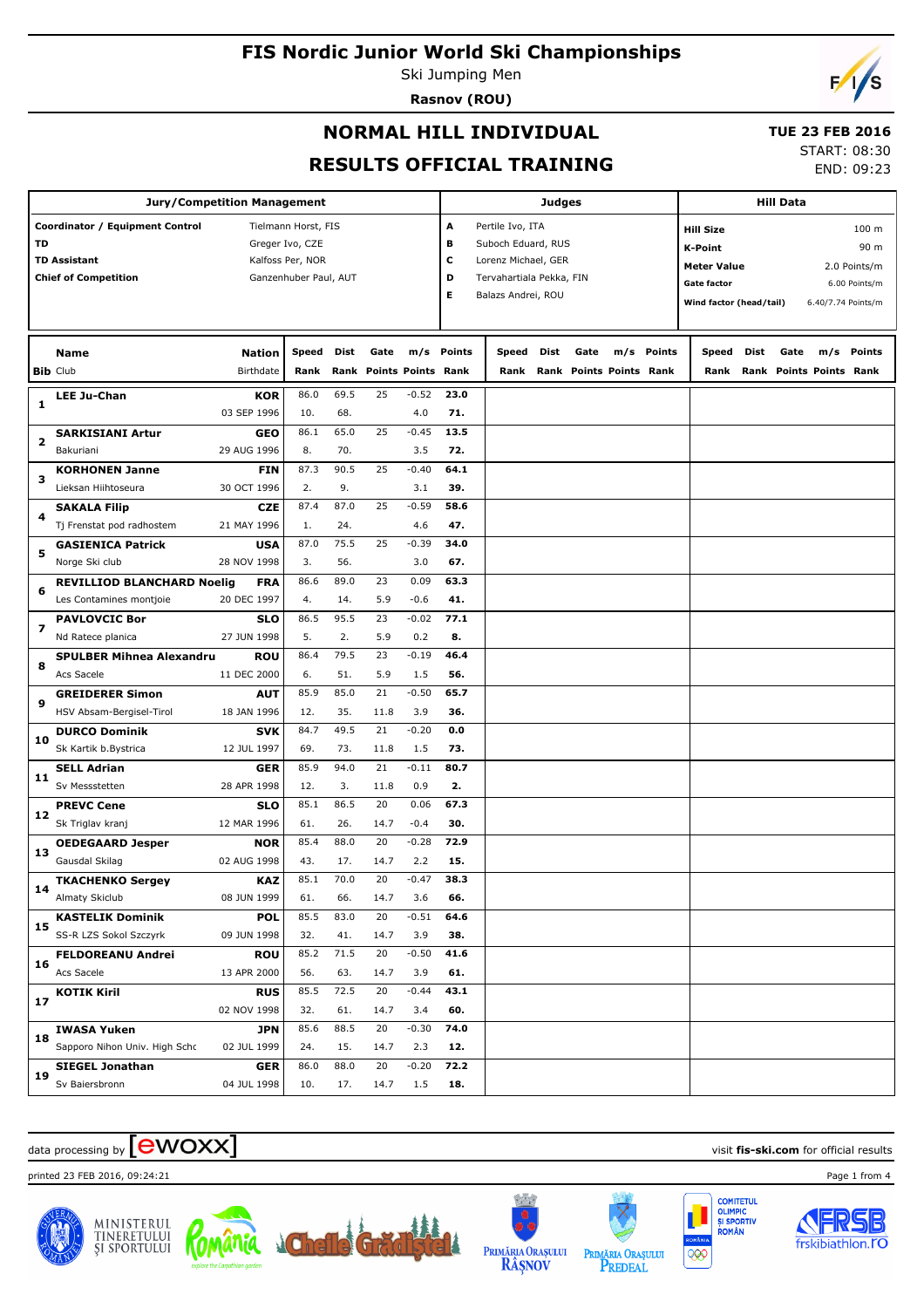Ski Jumping Men **Rasnov (ROU)**



#### **NORMAL HILL INDIVIDUAL**

#### **TUE 23 FEB 2016**  $TAT. 00.30$

**RESULTS OFFICIAL TRAI** 

**m/s Points**

|  | . TRAINING                                                 |  |  |                                                            | 51AR1: 08:30<br>END: 09:23 |  |
|--|------------------------------------------------------------|--|--|------------------------------------------------------------|----------------------------|--|
|  | Speed Dist Gate m/s Points<br>Rank Rank Points Points Rank |  |  | Speed Dist Gate m/s Points<br>Rank Rank Points Points Rank |                            |  |
|  |                                                            |  |  |                                                            |                            |  |
|  |                                                            |  |  |                                                            |                            |  |

|      | <b>LUNDGREN Olof</b>           | <b>SWE</b>  | 85.2 | 66.0 | 20   | $-0.33$ | 29.3 |  |
|------|--------------------------------|-------------|------|------|------|---------|------|--|
| 20   | Holmens IF                     | 08 OCT 1997 | 56.  | 69.  | 14.7 | 2.6     | 69.  |  |
|      | <b>NOUSIAINEN Eetu</b>         | <b>FIN</b>  | 86.4 | 84.0 | 20   | $-0.52$ | 66.7 |  |
| $21$ | Puijo Ski club                 | 29 APR 1997 | 6.   | 36.  | 14.7 | 4.0     | 32.  |  |
|      | <b>MICHALEK Jan</b>            | <b>CZE</b>  | 85.4 | 82.0 | 20   | $-0.65$ | 63.7 |  |
| 22   | Tj Roznov pod radhostem        | 22 MAY 1996 | 43.  | 44.  | 14.7 | 5.0     | 40.  |  |
| 23   | <b>MATTOON Nathan</b>          | <b>USA</b>  | 85.0 | 70.0 | 20   | $-0.84$ | 41.2 |  |
|      | Flying Eagles ski club         | 22 SEP 1998 | 64.  | 66.  | 14.7 | 6.5     | 63.  |  |
| 24   | <b>MITROFAN Nicolae Sorin</b>  | <b>ROU</b>  | 85.5 | 75.0 | 20   | $-0.54$ | 48.9 |  |
|      | CSS Brasovia                   | 26 MAR 1999 | 32.  | 58.  | 14.7 | 4.2     | 55.  |  |
|      | <b>PYZHOV Sergey</b>           | <b>RUS</b>  | 85.8 | 81.5 | 20   | $-0.59$ | 62.3 |  |
| 25   | St.Petersburg                  | 26 SEP 1996 | 17.  | 46.  | 14.7 | 4.6     | 43.  |  |
|      | <b>LEAROYD Jonathan</b>        | <b>FRA</b>  | 85.3 | 81.0 | 20   | $-0.55$ | 61.0 |  |
| 26   | Courchevel                     | 03 NOV 2000 | 50.  | 47.  | 14.7 | 4.3     | 45.  |  |
|      | SIMITCHIYSKI Krasimir          | <b>BUL</b>  | 84.3 | 63.5 | 20   | $-0.54$ | 25.9 |  |
| 27   | Sk Rilski ski skachach         | 26 JUL 2000 | 73.  | 72.  | 14.7 | 4.2     | 70.  |  |
|      | <b>PASICHNYK Stepan</b>        | <b>UKR</b>  | 85.6 | 70.5 | 20   | $-0.72$ | 41.3 |  |
| 28   | Kremenets ski school           | 09 JAN 1998 | 24.  | 65.  | 14.7 | 5.6     | 62.  |  |
|      | <b>CHO Sung-Woo</b>            | <b>KOR</b>  | 84.6 | 65.0 | 20   | $-0.83$ | 31.1 |  |
| 29   |                                | 01 JAN 2000 | 71.  | 70.  | 14.7 | 6.4     | 68.  |  |
|      | <b>NAKAMURA Naoki</b>          | JPN         | 85.6 | 82.0 | 20   | $-1.07$ | 67.0 |  |
| 30   | Tokai Univ.                    | 19 SEP 1996 | 24.  | 44.  | 14.7 | 8.3     | 31.  |  |
|      | <b>PEDERSEN Robin</b>          | <b>NOR</b>  | 85.7 | 85.5 | 20   | $-0.92$ | 72.8 |  |
| 31   | Stalkameratene Il              | 31 AUG 1996 | 19.  | 30.  | 14.7 | 7.1     | 17.  |  |
|      | <b>STEINER Maximilian</b>      | <b>AUT</b>  | 85.9 | 85.5 | 20   | $-0.77$ | 71.7 |  |
| 32   | WSV Bad Ischl-NTS-Oberoester   | 04 MAY 1996 | 12.  | 30.  | 14.7 | 6.0     | 21.  |  |
|      | <b>BARTOL Tilen</b>            | <b>SLO</b>  | 85.5 | 84.0 | 20   | $-0.84$ | 69.2 |  |
| 33   | SSK Sam Ihan                   | 17 APR 1997 | 32.  | 36.  | 14.7 | 6.5     | 27.  |  |
|      | <b>LOCK Robert</b>             | <b>GBR</b>  | 84.8 | 72.0 | 20   | $-0.82$ | 45.0 |  |
| 34   |                                | 02 SEP 1997 | 67.  | 62.  | 14.7 | 6.3     | 58.  |  |
|      | <b>LEJA Krzysztof</b>          | <b>POL</b>  | 85.7 | 87.0 | 20   | $-0.63$ | 73.6 |  |
| 35   | AZS ZAKOPANE                   | 21 FEB 1996 | 19.  | 24.  | 14.7 | 4.9     | 13.  |  |
|      | <b>ALAMOMMO Andreas</b>        | <b>FIN</b>  | 85.8 | 84.0 | 20   | $-0.48$ | 66.4 |  |
| 36   | Ounasvaaran Hiihtoseura        | 23 DEC 1998 | 17.  | 36.  | 14.7 | 3.7     | 33.  |  |
|      | <b>HOLIK Frantisek</b>         | <b>CZE</b>  | 85.4 | 80.0 | 20   | $-0.40$ | 57.8 |  |
| 37   | Lsk Lomnice nad popelkou       | 23 OCT 1998 | 43.  | 50.  | 14.7 | 3.1     | 49.  |  |
|      | <b>CINTIMAR Muhammet Irfan</b> | <b>TUR</b>  | 85.6 | 77.5 | 20   | -0.40   | 52.8 |  |
| 38   |                                | 16 JUL 1997 | 24.  | 55.  | 14.7 | 3.1     | 53.  |  |
|      | <b>PREVC Domen</b>             | <b>SLO</b>  | 85.9 | 90.5 | 20   | $-0.29$ | 77.9 |  |
| 39   | Sk Triglav kranj               | 04 JUN 1999 | 12.  | 9.   | 14.7 | 2.2     | 6.   |  |
|      | <b>JARZABEK Dawid</b>          | <b>POL</b>  | 85.5 | 80.5 | 20   | $-0.21$ | 57.3 |  |
| 40   | TS Wisla Zakopane              | 03 MAR 1999 | 32.  | 49.  | 14.7 | 1.6     | 50.  |  |
|      | <b>REISENAUER Janni</b>        | <b>AUT</b>  | 85.5 | 91.0 | 20   | 0.00    | 76.7 |  |
| 41   | TSU St. Veit-Salzburg          | 07 NOV 1997 | 32.  | 7.   | 14.7 | 0.0     | 9.   |  |
|      | <b>MARUSIAK Yevhen</b>         | <b>UKR</b>  | 84.7 | 79.0 | 20   | 0.04    | 52.4 |  |
| 42   | Verkhovyna Ski school          | 16 MAR 2000 | 69.  | 52.  | 14.7 | $-0.3$  | 54.  |  |
|      | <b>LEITNER Clemens</b>         | <b>AUT</b>  | 85.7 | 85.5 | 20   | $-0.08$ | 66.3 |  |
| 43   | Nordic Team Absam-Tirol        | 07 NOV 1998 | 19.  | 30.  | 14.7 | 0.6     | 34.  |  |
|      |                                |             |      |      |      |         |      |  |

## $\alpha$  data processing by  $\boxed{\text{ewOX}}$

printed 23 FEB 2016, 09:24:21 Page 2 from 4



**Bib** Club **Name**

 $\Gamma$ 

Birthdate

**Nation Speed Dist**

**Rank Rank Points Points Rank Gate**







RÂȘNOV





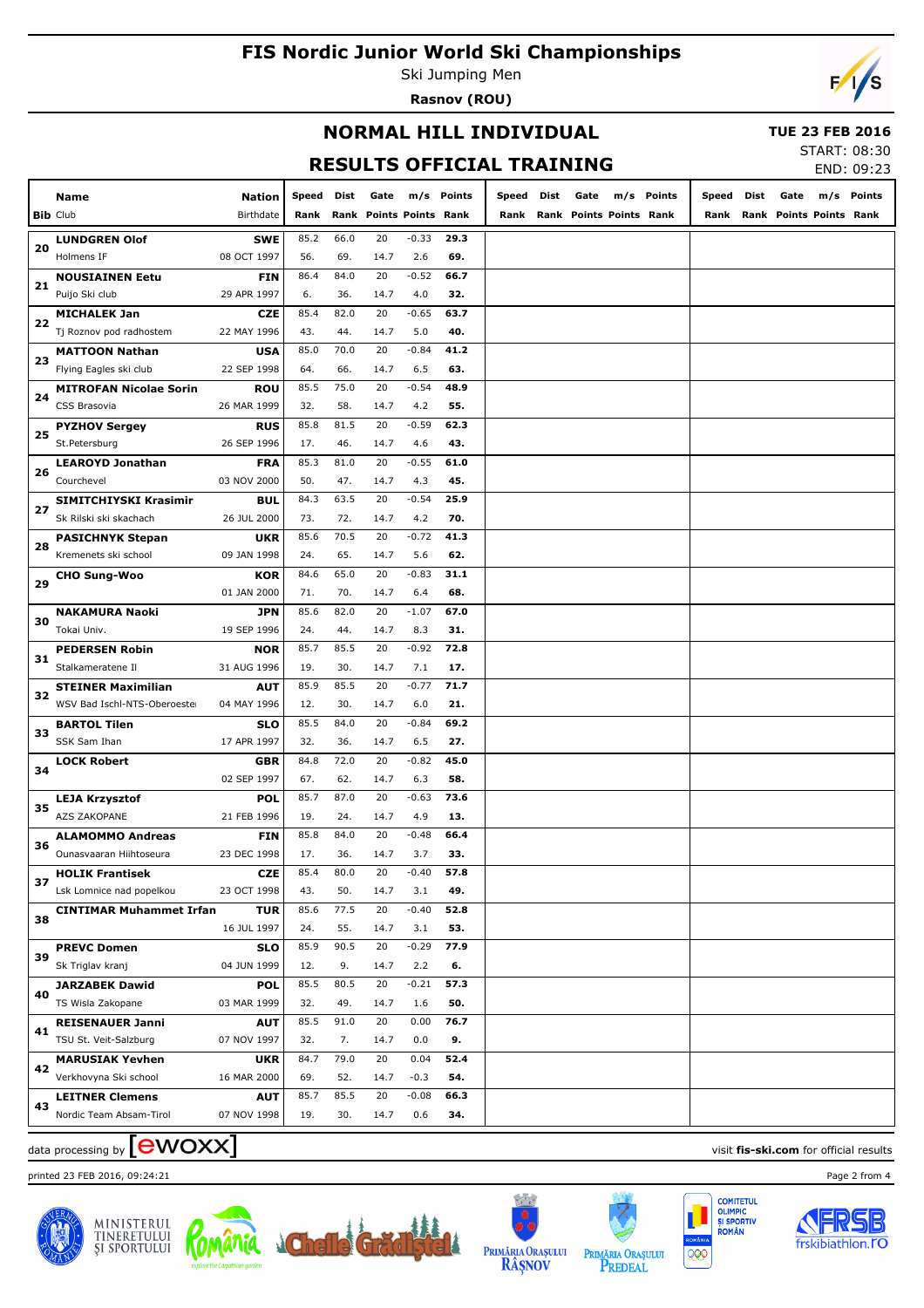Ski Jumping Men **Rasnov (ROU)**



#### **NORMAL HILL INDIVIDUAL**

#### **TUE 23 FEB 2016**

**RESULTS OFFICIAL TRAINING**

| START: 08:30 |                  |
|--------------|------------------|
|              | <b>END</b> 00.32 |

| Dist<br>Gate<br>m/s Points<br>Dist<br>Gate<br>m/s Points<br>Dist<br>Gate<br>Name<br>Nation<br>Speed<br>Speed<br>Speed<br><b>Bib Club</b><br>Birthdate<br>Rank Points Points Rank<br>Rank Points Points Rank<br>Rank Points Points Rank<br>Rank<br>Rank<br>Rank<br>88.0<br>20<br>85.3<br>0.17<br>69.6<br><b>INSAM Alex</b><br><b>ITA</b><br>44<br>S. C. GARDENA RAIFFEISEN GI<br>19 DEC 1997<br>50.<br>17.<br>14.7<br>$-1.1$<br>25.<br>85.3<br>86.5<br>20<br>$-0.12$<br>68.6<br>GER<br><b>HAMANN Martin</b><br>45<br>0.9<br>SG Nickelhuette Aue<br>10 APR 1997<br>50.<br>26.<br>14.7<br>28.<br>85.0<br>75.5<br>20<br>0.03<br>45.5<br><b>LOCK Jake</b><br>GBR<br>46<br>02 SEP 1997<br>64.<br>56.<br>14.7<br>$-0.2$<br>57.<br>70.2<br><b>ROU</b><br>85.6<br>88.0<br>20<br>0.08<br><b>TOROK Eduard</b><br>47<br>CS Dinamo Bucuresti<br>02 MAY 1997<br>24.<br>17.<br>14.7<br>$-0.5$<br>24.<br>POL<br>85.6<br>88.5<br>20<br>0.13<br>70.9<br><b>PODZORSKI Lukasz</b><br>48<br><b>WSS Wisla</b><br>25 JAN 1996<br>24.<br>15.<br>14.7<br>$-0.8$<br>22.<br><b>USA</b><br>85.7<br>85.5<br>20<br>-0.06<br>66.2<br><b>LARSON Casey</b><br>49<br>Norge Ski club<br>16 DEC 1998<br>19.<br>30.<br>14.7<br>0.5<br>35.<br><b>JPN</b><br>85.5<br>88.0<br>20<br>$-0.14$<br>71.8<br><b>KURITA Riki</b><br>50<br>Hakuba High School<br>16 SEP 1998<br>32.<br>17.<br>14.7<br>1.1<br>20.<br><b>BUL</b><br>84.8<br>71.0<br>20<br>$-0.37$<br>39.6<br><b>ZOGRAFSKI Martin</b><br>51<br>Ski Club samokov<br>03 SEP 1998<br>67.<br>64.<br>14.7<br>2.9<br>65.<br>86.1<br>85.5<br>20<br>$-0.49$<br>69.5<br><b>NOR</b><br><b>SUMSTAD Are</b><br>52<br>Soer-Fron Il<br>21 DEC 1996<br>8.<br>30.<br>14.7<br>3.8<br>26.<br><b>RUS</b><br>85.2<br>78.5<br>20<br>$-0.38$<br>54.6<br><b>SULTANGULOV Artur</b><br>53<br>2.9<br>Ufa<br>07 MAR 1997<br>56.<br>53.<br>14.7<br>51.<br>85.3<br>82.5<br>20<br>$-0.24$<br>61.6<br><b>ROCH DUPLAND Thomas</b><br><b>FRA</b><br>54<br>1.9<br>Saint Gervais<br>03 FEB 1996<br>50.<br>42.<br>14.7<br>44.<br>$-0.19$<br>85.4<br>81.0<br>20<br>58.2<br><b>SENONER Joy</b><br>ITA<br>55<br>S. C. GARDENA RAIFFEISEN GI<br>21 AUG 1997<br>43.<br>47.<br>14.7<br>1.5<br>48.<br>85.1<br>82.5<br>20<br>0.04<br>59.4<br><b>KYTOESAHO Niko</b><br>FIN<br>56<br>$-0.3$<br>Ounasvaaran Hiihtoseura<br>18 DEC 1999<br>61.<br>42.<br>14.7<br>46.<br>$-0.02$<br>85.4<br>84.0<br>20<br>62.9<br><b>PITEA Sorin Iulian</b><br><b>ROU</b><br>57<br>0.2<br>42.<br>CS Dinamo Bucuresti<br>09 JUL 1997<br>43.<br>36.<br>14.7<br>$-0.15$<br>52.9<br>84.4<br>78.5<br>20<br><b>RUS</b><br><b>SHULAEV Sergey</b><br>58<br>Sdushor CSP N. Novgorod<br>1.2<br>18 JUN 1996<br>72.<br>53.<br>14.7<br>52.<br>$-0.15$<br>77.9<br>85.4<br>91.0<br>20<br><b>FUCHS Tim</b><br>GER<br>59<br>SC Degenfeld<br>03 AUG 1997<br>43.<br>7.<br>14.7<br>1.2<br>6.<br>85.2<br>86.0<br>20<br>-0.11<br>67.6<br><b>FRA</b><br><b>BRASME Paul</b><br>60<br><b>U.S VENTRON</b><br>03 AUG 1997<br>56.<br>29.<br>14.7<br>0.9<br>29.<br><b>POLASEK Viktor</b><br><b>CZE</b><br>85.5<br>92.5<br>20<br>$-0.10$<br>80.5<br>61<br>Sk Nove mesto na morave<br>18 JUL 1997<br>32.<br>5.<br>0.8<br>З.<br>14.7<br>85.6<br>90.0<br>$-0.21$<br>76.3<br><b>POL</b><br>20<br><b>KANTYKA Przemyslaw</b><br>62<br>Lks Klimczok bystra<br>1.6<br>10.<br>15 DEC 1996<br>24.<br>12.<br>14.7<br>$-0.17$<br>72.0<br>85.3<br>88.0<br>20<br><b>BIRCHLER Tobias</b><br>SUI<br>63<br>Einsiedeln<br>29 JUL 1997<br>50.<br>17.<br>14.7<br>1.3<br>19.<br>74.5<br>$-0.16$<br>44.9<br>85.4<br>20<br><b>EST</b><br><b>MALTSEV Kevin</b><br>64<br>Elva Skiclub<br>04 JUL 2000<br>43.<br>59.<br>14.7<br>1.2<br>59.<br>$-0.29$<br>79.9<br>85.5<br>91.5<br>20<br><b>JPN</b><br><b>KOBAYASHI Ryoyu</b><br>65<br>Tsuchiya Home Ski Team<br>08 NOV 1996<br>32.<br>6.<br>14.7<br>2.2<br>4.<br>$-0.28$<br>85.5<br>84.0<br>20<br>64.9<br><b>HOFER Thomas</b><br><b>AUT</b><br>66<br>SV Innsbruck-Bergisel-Tirol<br>28 JAN 1996<br>32.<br>36.<br>14.7<br>2.2<br>37.<br>85.3<br>86.5<br>20<br>$-0.38$<br>70.6<br><b>GRANERUD Halvor Egner</b><br><b>NOR</b><br>67<br>Asker Skiklubb<br>29 MAY 1996<br>50.<br>26.<br>14.7<br>2.9<br>23. |  |  |  |  |  |  |  |  |  | LIV UJ. ZJ |
|-----------------------------------------------------------------------------------------------------------------------------------------------------------------------------------------------------------------------------------------------------------------------------------------------------------------------------------------------------------------------------------------------------------------------------------------------------------------------------------------------------------------------------------------------------------------------------------------------------------------------------------------------------------------------------------------------------------------------------------------------------------------------------------------------------------------------------------------------------------------------------------------------------------------------------------------------------------------------------------------------------------------------------------------------------------------------------------------------------------------------------------------------------------------------------------------------------------------------------------------------------------------------------------------------------------------------------------------------------------------------------------------------------------------------------------------------------------------------------------------------------------------------------------------------------------------------------------------------------------------------------------------------------------------------------------------------------------------------------------------------------------------------------------------------------------------------------------------------------------------------------------------------------------------------------------------------------------------------------------------------------------------------------------------------------------------------------------------------------------------------------------------------------------------------------------------------------------------------------------------------------------------------------------------------------------------------------------------------------------------------------------------------------------------------------------------------------------------------------------------------------------------------------------------------------------------------------------------------------------------------------------------------------------------------------------------------------------------------------------------------------------------------------------------------------------------------------------------------------------------------------------------------------------------------------------------------------------------------------------------------------------------------------------------------------------------------------------------------------------------------------------------------------------------------------------------------------------------------------------------------------------------------------------------------------------------------------------------------------------------------------------------------------------------------------------------------------------------------------------------------------------------------------------------------------------------------------------------------------------------------------------------------------------------------------------------------------------------------------------------------------------------------------------------------------------------------------------------------------------------------------------------------------------------------------------------------------------------------------------------------------------------------------------------------------------------------------------------------------------------------------------------|--|--|--|--|--|--|--|--|--|------------|
|                                                                                                                                                                                                                                                                                                                                                                                                                                                                                                                                                                                                                                                                                                                                                                                                                                                                                                                                                                                                                                                                                                                                                                                                                                                                                                                                                                                                                                                                                                                                                                                                                                                                                                                                                                                                                                                                                                                                                                                                                                                                                                                                                                                                                                                                                                                                                                                                                                                                                                                                                                                                                                                                                                                                                                                                                                                                                                                                                                                                                                                                                                                                                                                                                                                                                                                                                                                                                                                                                                                                                                                                                                                                                                                                                                                                                                                                                                                                                                                                                                                                                                                                         |  |  |  |  |  |  |  |  |  | m/s Points |
|                                                                                                                                                                                                                                                                                                                                                                                                                                                                                                                                                                                                                                                                                                                                                                                                                                                                                                                                                                                                                                                                                                                                                                                                                                                                                                                                                                                                                                                                                                                                                                                                                                                                                                                                                                                                                                                                                                                                                                                                                                                                                                                                                                                                                                                                                                                                                                                                                                                                                                                                                                                                                                                                                                                                                                                                                                                                                                                                                                                                                                                                                                                                                                                                                                                                                                                                                                                                                                                                                                                                                                                                                                                                                                                                                                                                                                                                                                                                                                                                                                                                                                                                         |  |  |  |  |  |  |  |  |  |            |
|                                                                                                                                                                                                                                                                                                                                                                                                                                                                                                                                                                                                                                                                                                                                                                                                                                                                                                                                                                                                                                                                                                                                                                                                                                                                                                                                                                                                                                                                                                                                                                                                                                                                                                                                                                                                                                                                                                                                                                                                                                                                                                                                                                                                                                                                                                                                                                                                                                                                                                                                                                                                                                                                                                                                                                                                                                                                                                                                                                                                                                                                                                                                                                                                                                                                                                                                                                                                                                                                                                                                                                                                                                                                                                                                                                                                                                                                                                                                                                                                                                                                                                                                         |  |  |  |  |  |  |  |  |  |            |
|                                                                                                                                                                                                                                                                                                                                                                                                                                                                                                                                                                                                                                                                                                                                                                                                                                                                                                                                                                                                                                                                                                                                                                                                                                                                                                                                                                                                                                                                                                                                                                                                                                                                                                                                                                                                                                                                                                                                                                                                                                                                                                                                                                                                                                                                                                                                                                                                                                                                                                                                                                                                                                                                                                                                                                                                                                                                                                                                                                                                                                                                                                                                                                                                                                                                                                                                                                                                                                                                                                                                                                                                                                                                                                                                                                                                                                                                                                                                                                                                                                                                                                                                         |  |  |  |  |  |  |  |  |  |            |
|                                                                                                                                                                                                                                                                                                                                                                                                                                                                                                                                                                                                                                                                                                                                                                                                                                                                                                                                                                                                                                                                                                                                                                                                                                                                                                                                                                                                                                                                                                                                                                                                                                                                                                                                                                                                                                                                                                                                                                                                                                                                                                                                                                                                                                                                                                                                                                                                                                                                                                                                                                                                                                                                                                                                                                                                                                                                                                                                                                                                                                                                                                                                                                                                                                                                                                                                                                                                                                                                                                                                                                                                                                                                                                                                                                                                                                                                                                                                                                                                                                                                                                                                         |  |  |  |  |  |  |  |  |  |            |
|                                                                                                                                                                                                                                                                                                                                                                                                                                                                                                                                                                                                                                                                                                                                                                                                                                                                                                                                                                                                                                                                                                                                                                                                                                                                                                                                                                                                                                                                                                                                                                                                                                                                                                                                                                                                                                                                                                                                                                                                                                                                                                                                                                                                                                                                                                                                                                                                                                                                                                                                                                                                                                                                                                                                                                                                                                                                                                                                                                                                                                                                                                                                                                                                                                                                                                                                                                                                                                                                                                                                                                                                                                                                                                                                                                                                                                                                                                                                                                                                                                                                                                                                         |  |  |  |  |  |  |  |  |  |            |
|                                                                                                                                                                                                                                                                                                                                                                                                                                                                                                                                                                                                                                                                                                                                                                                                                                                                                                                                                                                                                                                                                                                                                                                                                                                                                                                                                                                                                                                                                                                                                                                                                                                                                                                                                                                                                                                                                                                                                                                                                                                                                                                                                                                                                                                                                                                                                                                                                                                                                                                                                                                                                                                                                                                                                                                                                                                                                                                                                                                                                                                                                                                                                                                                                                                                                                                                                                                                                                                                                                                                                                                                                                                                                                                                                                                                                                                                                                                                                                                                                                                                                                                                         |  |  |  |  |  |  |  |  |  |            |
|                                                                                                                                                                                                                                                                                                                                                                                                                                                                                                                                                                                                                                                                                                                                                                                                                                                                                                                                                                                                                                                                                                                                                                                                                                                                                                                                                                                                                                                                                                                                                                                                                                                                                                                                                                                                                                                                                                                                                                                                                                                                                                                                                                                                                                                                                                                                                                                                                                                                                                                                                                                                                                                                                                                                                                                                                                                                                                                                                                                                                                                                                                                                                                                                                                                                                                                                                                                                                                                                                                                                                                                                                                                                                                                                                                                                                                                                                                                                                                                                                                                                                                                                         |  |  |  |  |  |  |  |  |  |            |
|                                                                                                                                                                                                                                                                                                                                                                                                                                                                                                                                                                                                                                                                                                                                                                                                                                                                                                                                                                                                                                                                                                                                                                                                                                                                                                                                                                                                                                                                                                                                                                                                                                                                                                                                                                                                                                                                                                                                                                                                                                                                                                                                                                                                                                                                                                                                                                                                                                                                                                                                                                                                                                                                                                                                                                                                                                                                                                                                                                                                                                                                                                                                                                                                                                                                                                                                                                                                                                                                                                                                                                                                                                                                                                                                                                                                                                                                                                                                                                                                                                                                                                                                         |  |  |  |  |  |  |  |  |  |            |
|                                                                                                                                                                                                                                                                                                                                                                                                                                                                                                                                                                                                                                                                                                                                                                                                                                                                                                                                                                                                                                                                                                                                                                                                                                                                                                                                                                                                                                                                                                                                                                                                                                                                                                                                                                                                                                                                                                                                                                                                                                                                                                                                                                                                                                                                                                                                                                                                                                                                                                                                                                                                                                                                                                                                                                                                                                                                                                                                                                                                                                                                                                                                                                                                                                                                                                                                                                                                                                                                                                                                                                                                                                                                                                                                                                                                                                                                                                                                                                                                                                                                                                                                         |  |  |  |  |  |  |  |  |  |            |
|                                                                                                                                                                                                                                                                                                                                                                                                                                                                                                                                                                                                                                                                                                                                                                                                                                                                                                                                                                                                                                                                                                                                                                                                                                                                                                                                                                                                                                                                                                                                                                                                                                                                                                                                                                                                                                                                                                                                                                                                                                                                                                                                                                                                                                                                                                                                                                                                                                                                                                                                                                                                                                                                                                                                                                                                                                                                                                                                                                                                                                                                                                                                                                                                                                                                                                                                                                                                                                                                                                                                                                                                                                                                                                                                                                                                                                                                                                                                                                                                                                                                                                                                         |  |  |  |  |  |  |  |  |  |            |
|                                                                                                                                                                                                                                                                                                                                                                                                                                                                                                                                                                                                                                                                                                                                                                                                                                                                                                                                                                                                                                                                                                                                                                                                                                                                                                                                                                                                                                                                                                                                                                                                                                                                                                                                                                                                                                                                                                                                                                                                                                                                                                                                                                                                                                                                                                                                                                                                                                                                                                                                                                                                                                                                                                                                                                                                                                                                                                                                                                                                                                                                                                                                                                                                                                                                                                                                                                                                                                                                                                                                                                                                                                                                                                                                                                                                                                                                                                                                                                                                                                                                                                                                         |  |  |  |  |  |  |  |  |  |            |
|                                                                                                                                                                                                                                                                                                                                                                                                                                                                                                                                                                                                                                                                                                                                                                                                                                                                                                                                                                                                                                                                                                                                                                                                                                                                                                                                                                                                                                                                                                                                                                                                                                                                                                                                                                                                                                                                                                                                                                                                                                                                                                                                                                                                                                                                                                                                                                                                                                                                                                                                                                                                                                                                                                                                                                                                                                                                                                                                                                                                                                                                                                                                                                                                                                                                                                                                                                                                                                                                                                                                                                                                                                                                                                                                                                                                                                                                                                                                                                                                                                                                                                                                         |  |  |  |  |  |  |  |  |  |            |
|                                                                                                                                                                                                                                                                                                                                                                                                                                                                                                                                                                                                                                                                                                                                                                                                                                                                                                                                                                                                                                                                                                                                                                                                                                                                                                                                                                                                                                                                                                                                                                                                                                                                                                                                                                                                                                                                                                                                                                                                                                                                                                                                                                                                                                                                                                                                                                                                                                                                                                                                                                                                                                                                                                                                                                                                                                                                                                                                                                                                                                                                                                                                                                                                                                                                                                                                                                                                                                                                                                                                                                                                                                                                                                                                                                                                                                                                                                                                                                                                                                                                                                                                         |  |  |  |  |  |  |  |  |  |            |
|                                                                                                                                                                                                                                                                                                                                                                                                                                                                                                                                                                                                                                                                                                                                                                                                                                                                                                                                                                                                                                                                                                                                                                                                                                                                                                                                                                                                                                                                                                                                                                                                                                                                                                                                                                                                                                                                                                                                                                                                                                                                                                                                                                                                                                                                                                                                                                                                                                                                                                                                                                                                                                                                                                                                                                                                                                                                                                                                                                                                                                                                                                                                                                                                                                                                                                                                                                                                                                                                                                                                                                                                                                                                                                                                                                                                                                                                                                                                                                                                                                                                                                                                         |  |  |  |  |  |  |  |  |  |            |
|                                                                                                                                                                                                                                                                                                                                                                                                                                                                                                                                                                                                                                                                                                                                                                                                                                                                                                                                                                                                                                                                                                                                                                                                                                                                                                                                                                                                                                                                                                                                                                                                                                                                                                                                                                                                                                                                                                                                                                                                                                                                                                                                                                                                                                                                                                                                                                                                                                                                                                                                                                                                                                                                                                                                                                                                                                                                                                                                                                                                                                                                                                                                                                                                                                                                                                                                                                                                                                                                                                                                                                                                                                                                                                                                                                                                                                                                                                                                                                                                                                                                                                                                         |  |  |  |  |  |  |  |  |  |            |
|                                                                                                                                                                                                                                                                                                                                                                                                                                                                                                                                                                                                                                                                                                                                                                                                                                                                                                                                                                                                                                                                                                                                                                                                                                                                                                                                                                                                                                                                                                                                                                                                                                                                                                                                                                                                                                                                                                                                                                                                                                                                                                                                                                                                                                                                                                                                                                                                                                                                                                                                                                                                                                                                                                                                                                                                                                                                                                                                                                                                                                                                                                                                                                                                                                                                                                                                                                                                                                                                                                                                                                                                                                                                                                                                                                                                                                                                                                                                                                                                                                                                                                                                         |  |  |  |  |  |  |  |  |  |            |
|                                                                                                                                                                                                                                                                                                                                                                                                                                                                                                                                                                                                                                                                                                                                                                                                                                                                                                                                                                                                                                                                                                                                                                                                                                                                                                                                                                                                                                                                                                                                                                                                                                                                                                                                                                                                                                                                                                                                                                                                                                                                                                                                                                                                                                                                                                                                                                                                                                                                                                                                                                                                                                                                                                                                                                                                                                                                                                                                                                                                                                                                                                                                                                                                                                                                                                                                                                                                                                                                                                                                                                                                                                                                                                                                                                                                                                                                                                                                                                                                                                                                                                                                         |  |  |  |  |  |  |  |  |  |            |
|                                                                                                                                                                                                                                                                                                                                                                                                                                                                                                                                                                                                                                                                                                                                                                                                                                                                                                                                                                                                                                                                                                                                                                                                                                                                                                                                                                                                                                                                                                                                                                                                                                                                                                                                                                                                                                                                                                                                                                                                                                                                                                                                                                                                                                                                                                                                                                                                                                                                                                                                                                                                                                                                                                                                                                                                                                                                                                                                                                                                                                                                                                                                                                                                                                                                                                                                                                                                                                                                                                                                                                                                                                                                                                                                                                                                                                                                                                                                                                                                                                                                                                                                         |  |  |  |  |  |  |  |  |  |            |
|                                                                                                                                                                                                                                                                                                                                                                                                                                                                                                                                                                                                                                                                                                                                                                                                                                                                                                                                                                                                                                                                                                                                                                                                                                                                                                                                                                                                                                                                                                                                                                                                                                                                                                                                                                                                                                                                                                                                                                                                                                                                                                                                                                                                                                                                                                                                                                                                                                                                                                                                                                                                                                                                                                                                                                                                                                                                                                                                                                                                                                                                                                                                                                                                                                                                                                                                                                                                                                                                                                                                                                                                                                                                                                                                                                                                                                                                                                                                                                                                                                                                                                                                         |  |  |  |  |  |  |  |  |  |            |
|                                                                                                                                                                                                                                                                                                                                                                                                                                                                                                                                                                                                                                                                                                                                                                                                                                                                                                                                                                                                                                                                                                                                                                                                                                                                                                                                                                                                                                                                                                                                                                                                                                                                                                                                                                                                                                                                                                                                                                                                                                                                                                                                                                                                                                                                                                                                                                                                                                                                                                                                                                                                                                                                                                                                                                                                                                                                                                                                                                                                                                                                                                                                                                                                                                                                                                                                                                                                                                                                                                                                                                                                                                                                                                                                                                                                                                                                                                                                                                                                                                                                                                                                         |  |  |  |  |  |  |  |  |  |            |
|                                                                                                                                                                                                                                                                                                                                                                                                                                                                                                                                                                                                                                                                                                                                                                                                                                                                                                                                                                                                                                                                                                                                                                                                                                                                                                                                                                                                                                                                                                                                                                                                                                                                                                                                                                                                                                                                                                                                                                                                                                                                                                                                                                                                                                                                                                                                                                                                                                                                                                                                                                                                                                                                                                                                                                                                                                                                                                                                                                                                                                                                                                                                                                                                                                                                                                                                                                                                                                                                                                                                                                                                                                                                                                                                                                                                                                                                                                                                                                                                                                                                                                                                         |  |  |  |  |  |  |  |  |  |            |
|                                                                                                                                                                                                                                                                                                                                                                                                                                                                                                                                                                                                                                                                                                                                                                                                                                                                                                                                                                                                                                                                                                                                                                                                                                                                                                                                                                                                                                                                                                                                                                                                                                                                                                                                                                                                                                                                                                                                                                                                                                                                                                                                                                                                                                                                                                                                                                                                                                                                                                                                                                                                                                                                                                                                                                                                                                                                                                                                                                                                                                                                                                                                                                                                                                                                                                                                                                                                                                                                                                                                                                                                                                                                                                                                                                                                                                                                                                                                                                                                                                                                                                                                         |  |  |  |  |  |  |  |  |  |            |
|                                                                                                                                                                                                                                                                                                                                                                                                                                                                                                                                                                                                                                                                                                                                                                                                                                                                                                                                                                                                                                                                                                                                                                                                                                                                                                                                                                                                                                                                                                                                                                                                                                                                                                                                                                                                                                                                                                                                                                                                                                                                                                                                                                                                                                                                                                                                                                                                                                                                                                                                                                                                                                                                                                                                                                                                                                                                                                                                                                                                                                                                                                                                                                                                                                                                                                                                                                                                                                                                                                                                                                                                                                                                                                                                                                                                                                                                                                                                                                                                                                                                                                                                         |  |  |  |  |  |  |  |  |  |            |
|                                                                                                                                                                                                                                                                                                                                                                                                                                                                                                                                                                                                                                                                                                                                                                                                                                                                                                                                                                                                                                                                                                                                                                                                                                                                                                                                                                                                                                                                                                                                                                                                                                                                                                                                                                                                                                                                                                                                                                                                                                                                                                                                                                                                                                                                                                                                                                                                                                                                                                                                                                                                                                                                                                                                                                                                                                                                                                                                                                                                                                                                                                                                                                                                                                                                                                                                                                                                                                                                                                                                                                                                                                                                                                                                                                                                                                                                                                                                                                                                                                                                                                                                         |  |  |  |  |  |  |  |  |  |            |
|                                                                                                                                                                                                                                                                                                                                                                                                                                                                                                                                                                                                                                                                                                                                                                                                                                                                                                                                                                                                                                                                                                                                                                                                                                                                                                                                                                                                                                                                                                                                                                                                                                                                                                                                                                                                                                                                                                                                                                                                                                                                                                                                                                                                                                                                                                                                                                                                                                                                                                                                                                                                                                                                                                                                                                                                                                                                                                                                                                                                                                                                                                                                                                                                                                                                                                                                                                                                                                                                                                                                                                                                                                                                                                                                                                                                                                                                                                                                                                                                                                                                                                                                         |  |  |  |  |  |  |  |  |  |            |
|                                                                                                                                                                                                                                                                                                                                                                                                                                                                                                                                                                                                                                                                                                                                                                                                                                                                                                                                                                                                                                                                                                                                                                                                                                                                                                                                                                                                                                                                                                                                                                                                                                                                                                                                                                                                                                                                                                                                                                                                                                                                                                                                                                                                                                                                                                                                                                                                                                                                                                                                                                                                                                                                                                                                                                                                                                                                                                                                                                                                                                                                                                                                                                                                                                                                                                                                                                                                                                                                                                                                                                                                                                                                                                                                                                                                                                                                                                                                                                                                                                                                                                                                         |  |  |  |  |  |  |  |  |  |            |
|                                                                                                                                                                                                                                                                                                                                                                                                                                                                                                                                                                                                                                                                                                                                                                                                                                                                                                                                                                                                                                                                                                                                                                                                                                                                                                                                                                                                                                                                                                                                                                                                                                                                                                                                                                                                                                                                                                                                                                                                                                                                                                                                                                                                                                                                                                                                                                                                                                                                                                                                                                                                                                                                                                                                                                                                                                                                                                                                                                                                                                                                                                                                                                                                                                                                                                                                                                                                                                                                                                                                                                                                                                                                                                                                                                                                                                                                                                                                                                                                                                                                                                                                         |  |  |  |  |  |  |  |  |  |            |
|                                                                                                                                                                                                                                                                                                                                                                                                                                                                                                                                                                                                                                                                                                                                                                                                                                                                                                                                                                                                                                                                                                                                                                                                                                                                                                                                                                                                                                                                                                                                                                                                                                                                                                                                                                                                                                                                                                                                                                                                                                                                                                                                                                                                                                                                                                                                                                                                                                                                                                                                                                                                                                                                                                                                                                                                                                                                                                                                                                                                                                                                                                                                                                                                                                                                                                                                                                                                                                                                                                                                                                                                                                                                                                                                                                                                                                                                                                                                                                                                                                                                                                                                         |  |  |  |  |  |  |  |  |  |            |
|                                                                                                                                                                                                                                                                                                                                                                                                                                                                                                                                                                                                                                                                                                                                                                                                                                                                                                                                                                                                                                                                                                                                                                                                                                                                                                                                                                                                                                                                                                                                                                                                                                                                                                                                                                                                                                                                                                                                                                                                                                                                                                                                                                                                                                                                                                                                                                                                                                                                                                                                                                                                                                                                                                                                                                                                                                                                                                                                                                                                                                                                                                                                                                                                                                                                                                                                                                                                                                                                                                                                                                                                                                                                                                                                                                                                                                                                                                                                                                                                                                                                                                                                         |  |  |  |  |  |  |  |  |  |            |
|                                                                                                                                                                                                                                                                                                                                                                                                                                                                                                                                                                                                                                                                                                                                                                                                                                                                                                                                                                                                                                                                                                                                                                                                                                                                                                                                                                                                                                                                                                                                                                                                                                                                                                                                                                                                                                                                                                                                                                                                                                                                                                                                                                                                                                                                                                                                                                                                                                                                                                                                                                                                                                                                                                                                                                                                                                                                                                                                                                                                                                                                                                                                                                                                                                                                                                                                                                                                                                                                                                                                                                                                                                                                                                                                                                                                                                                                                                                                                                                                                                                                                                                                         |  |  |  |  |  |  |  |  |  |            |
|                                                                                                                                                                                                                                                                                                                                                                                                                                                                                                                                                                                                                                                                                                                                                                                                                                                                                                                                                                                                                                                                                                                                                                                                                                                                                                                                                                                                                                                                                                                                                                                                                                                                                                                                                                                                                                                                                                                                                                                                                                                                                                                                                                                                                                                                                                                                                                                                                                                                                                                                                                                                                                                                                                                                                                                                                                                                                                                                                                                                                                                                                                                                                                                                                                                                                                                                                                                                                                                                                                                                                                                                                                                                                                                                                                                                                                                                                                                                                                                                                                                                                                                                         |  |  |  |  |  |  |  |  |  |            |
|                                                                                                                                                                                                                                                                                                                                                                                                                                                                                                                                                                                                                                                                                                                                                                                                                                                                                                                                                                                                                                                                                                                                                                                                                                                                                                                                                                                                                                                                                                                                                                                                                                                                                                                                                                                                                                                                                                                                                                                                                                                                                                                                                                                                                                                                                                                                                                                                                                                                                                                                                                                                                                                                                                                                                                                                                                                                                                                                                                                                                                                                                                                                                                                                                                                                                                                                                                                                                                                                                                                                                                                                                                                                                                                                                                                                                                                                                                                                                                                                                                                                                                                                         |  |  |  |  |  |  |  |  |  |            |
|                                                                                                                                                                                                                                                                                                                                                                                                                                                                                                                                                                                                                                                                                                                                                                                                                                                                                                                                                                                                                                                                                                                                                                                                                                                                                                                                                                                                                                                                                                                                                                                                                                                                                                                                                                                                                                                                                                                                                                                                                                                                                                                                                                                                                                                                                                                                                                                                                                                                                                                                                                                                                                                                                                                                                                                                                                                                                                                                                                                                                                                                                                                                                                                                                                                                                                                                                                                                                                                                                                                                                                                                                                                                                                                                                                                                                                                                                                                                                                                                                                                                                                                                         |  |  |  |  |  |  |  |  |  |            |
|                                                                                                                                                                                                                                                                                                                                                                                                                                                                                                                                                                                                                                                                                                                                                                                                                                                                                                                                                                                                                                                                                                                                                                                                                                                                                                                                                                                                                                                                                                                                                                                                                                                                                                                                                                                                                                                                                                                                                                                                                                                                                                                                                                                                                                                                                                                                                                                                                                                                                                                                                                                                                                                                                                                                                                                                                                                                                                                                                                                                                                                                                                                                                                                                                                                                                                                                                                                                                                                                                                                                                                                                                                                                                                                                                                                                                                                                                                                                                                                                                                                                                                                                         |  |  |  |  |  |  |  |  |  |            |
|                                                                                                                                                                                                                                                                                                                                                                                                                                                                                                                                                                                                                                                                                                                                                                                                                                                                                                                                                                                                                                                                                                                                                                                                                                                                                                                                                                                                                                                                                                                                                                                                                                                                                                                                                                                                                                                                                                                                                                                                                                                                                                                                                                                                                                                                                                                                                                                                                                                                                                                                                                                                                                                                                                                                                                                                                                                                                                                                                                                                                                                                                                                                                                                                                                                                                                                                                                                                                                                                                                                                                                                                                                                                                                                                                                                                                                                                                                                                                                                                                                                                                                                                         |  |  |  |  |  |  |  |  |  |            |
|                                                                                                                                                                                                                                                                                                                                                                                                                                                                                                                                                                                                                                                                                                                                                                                                                                                                                                                                                                                                                                                                                                                                                                                                                                                                                                                                                                                                                                                                                                                                                                                                                                                                                                                                                                                                                                                                                                                                                                                                                                                                                                                                                                                                                                                                                                                                                                                                                                                                                                                                                                                                                                                                                                                                                                                                                                                                                                                                                                                                                                                                                                                                                                                                                                                                                                                                                                                                                                                                                                                                                                                                                                                                                                                                                                                                                                                                                                                                                                                                                                                                                                                                         |  |  |  |  |  |  |  |  |  |            |
|                                                                                                                                                                                                                                                                                                                                                                                                                                                                                                                                                                                                                                                                                                                                                                                                                                                                                                                                                                                                                                                                                                                                                                                                                                                                                                                                                                                                                                                                                                                                                                                                                                                                                                                                                                                                                                                                                                                                                                                                                                                                                                                                                                                                                                                                                                                                                                                                                                                                                                                                                                                                                                                                                                                                                                                                                                                                                                                                                                                                                                                                                                                                                                                                                                                                                                                                                                                                                                                                                                                                                                                                                                                                                                                                                                                                                                                                                                                                                                                                                                                                                                                                         |  |  |  |  |  |  |  |  |  |            |
|                                                                                                                                                                                                                                                                                                                                                                                                                                                                                                                                                                                                                                                                                                                                                                                                                                                                                                                                                                                                                                                                                                                                                                                                                                                                                                                                                                                                                                                                                                                                                                                                                                                                                                                                                                                                                                                                                                                                                                                                                                                                                                                                                                                                                                                                                                                                                                                                                                                                                                                                                                                                                                                                                                                                                                                                                                                                                                                                                                                                                                                                                                                                                                                                                                                                                                                                                                                                                                                                                                                                                                                                                                                                                                                                                                                                                                                                                                                                                                                                                                                                                                                                         |  |  |  |  |  |  |  |  |  |            |
|                                                                                                                                                                                                                                                                                                                                                                                                                                                                                                                                                                                                                                                                                                                                                                                                                                                                                                                                                                                                                                                                                                                                                                                                                                                                                                                                                                                                                                                                                                                                                                                                                                                                                                                                                                                                                                                                                                                                                                                                                                                                                                                                                                                                                                                                                                                                                                                                                                                                                                                                                                                                                                                                                                                                                                                                                                                                                                                                                                                                                                                                                                                                                                                                                                                                                                                                                                                                                                                                                                                                                                                                                                                                                                                                                                                                                                                                                                                                                                                                                                                                                                                                         |  |  |  |  |  |  |  |  |  |            |
|                                                                                                                                                                                                                                                                                                                                                                                                                                                                                                                                                                                                                                                                                                                                                                                                                                                                                                                                                                                                                                                                                                                                                                                                                                                                                                                                                                                                                                                                                                                                                                                                                                                                                                                                                                                                                                                                                                                                                                                                                                                                                                                                                                                                                                                                                                                                                                                                                                                                                                                                                                                                                                                                                                                                                                                                                                                                                                                                                                                                                                                                                                                                                                                                                                                                                                                                                                                                                                                                                                                                                                                                                                                                                                                                                                                                                                                                                                                                                                                                                                                                                                                                         |  |  |  |  |  |  |  |  |  |            |
|                                                                                                                                                                                                                                                                                                                                                                                                                                                                                                                                                                                                                                                                                                                                                                                                                                                                                                                                                                                                                                                                                                                                                                                                                                                                                                                                                                                                                                                                                                                                                                                                                                                                                                                                                                                                                                                                                                                                                                                                                                                                                                                                                                                                                                                                                                                                                                                                                                                                                                                                                                                                                                                                                                                                                                                                                                                                                                                                                                                                                                                                                                                                                                                                                                                                                                                                                                                                                                                                                                                                                                                                                                                                                                                                                                                                                                                                                                                                                                                                                                                                                                                                         |  |  |  |  |  |  |  |  |  |            |
|                                                                                                                                                                                                                                                                                                                                                                                                                                                                                                                                                                                                                                                                                                                                                                                                                                                                                                                                                                                                                                                                                                                                                                                                                                                                                                                                                                                                                                                                                                                                                                                                                                                                                                                                                                                                                                                                                                                                                                                                                                                                                                                                                                                                                                                                                                                                                                                                                                                                                                                                                                                                                                                                                                                                                                                                                                                                                                                                                                                                                                                                                                                                                                                                                                                                                                                                                                                                                                                                                                                                                                                                                                                                                                                                                                                                                                                                                                                                                                                                                                                                                                                                         |  |  |  |  |  |  |  |  |  |            |
|                                                                                                                                                                                                                                                                                                                                                                                                                                                                                                                                                                                                                                                                                                                                                                                                                                                                                                                                                                                                                                                                                                                                                                                                                                                                                                                                                                                                                                                                                                                                                                                                                                                                                                                                                                                                                                                                                                                                                                                                                                                                                                                                                                                                                                                                                                                                                                                                                                                                                                                                                                                                                                                                                                                                                                                                                                                                                                                                                                                                                                                                                                                                                                                                                                                                                                                                                                                                                                                                                                                                                                                                                                                                                                                                                                                                                                                                                                                                                                                                                                                                                                                                         |  |  |  |  |  |  |  |  |  |            |
|                                                                                                                                                                                                                                                                                                                                                                                                                                                                                                                                                                                                                                                                                                                                                                                                                                                                                                                                                                                                                                                                                                                                                                                                                                                                                                                                                                                                                                                                                                                                                                                                                                                                                                                                                                                                                                                                                                                                                                                                                                                                                                                                                                                                                                                                                                                                                                                                                                                                                                                                                                                                                                                                                                                                                                                                                                                                                                                                                                                                                                                                                                                                                                                                                                                                                                                                                                                                                                                                                                                                                                                                                                                                                                                                                                                                                                                                                                                                                                                                                                                                                                                                         |  |  |  |  |  |  |  |  |  |            |
|                                                                                                                                                                                                                                                                                                                                                                                                                                                                                                                                                                                                                                                                                                                                                                                                                                                                                                                                                                                                                                                                                                                                                                                                                                                                                                                                                                                                                                                                                                                                                                                                                                                                                                                                                                                                                                                                                                                                                                                                                                                                                                                                                                                                                                                                                                                                                                                                                                                                                                                                                                                                                                                                                                                                                                                                                                                                                                                                                                                                                                                                                                                                                                                                                                                                                                                                                                                                                                                                                                                                                                                                                                                                                                                                                                                                                                                                                                                                                                                                                                                                                                                                         |  |  |  |  |  |  |  |  |  |            |
|                                                                                                                                                                                                                                                                                                                                                                                                                                                                                                                                                                                                                                                                                                                                                                                                                                                                                                                                                                                                                                                                                                                                                                                                                                                                                                                                                                                                                                                                                                                                                                                                                                                                                                                                                                                                                                                                                                                                                                                                                                                                                                                                                                                                                                                                                                                                                                                                                                                                                                                                                                                                                                                                                                                                                                                                                                                                                                                                                                                                                                                                                                                                                                                                                                                                                                                                                                                                                                                                                                                                                                                                                                                                                                                                                                                                                                                                                                                                                                                                                                                                                                                                         |  |  |  |  |  |  |  |  |  |            |
|                                                                                                                                                                                                                                                                                                                                                                                                                                                                                                                                                                                                                                                                                                                                                                                                                                                                                                                                                                                                                                                                                                                                                                                                                                                                                                                                                                                                                                                                                                                                                                                                                                                                                                                                                                                                                                                                                                                                                                                                                                                                                                                                                                                                                                                                                                                                                                                                                                                                                                                                                                                                                                                                                                                                                                                                                                                                                                                                                                                                                                                                                                                                                                                                                                                                                                                                                                                                                                                                                                                                                                                                                                                                                                                                                                                                                                                                                                                                                                                                                                                                                                                                         |  |  |  |  |  |  |  |  |  |            |
|                                                                                                                                                                                                                                                                                                                                                                                                                                                                                                                                                                                                                                                                                                                                                                                                                                                                                                                                                                                                                                                                                                                                                                                                                                                                                                                                                                                                                                                                                                                                                                                                                                                                                                                                                                                                                                                                                                                                                                                                                                                                                                                                                                                                                                                                                                                                                                                                                                                                                                                                                                                                                                                                                                                                                                                                                                                                                                                                                                                                                                                                                                                                                                                                                                                                                                                                                                                                                                                                                                                                                                                                                                                                                                                                                                                                                                                                                                                                                                                                                                                                                                                                         |  |  |  |  |  |  |  |  |  |            |
|                                                                                                                                                                                                                                                                                                                                                                                                                                                                                                                                                                                                                                                                                                                                                                                                                                                                                                                                                                                                                                                                                                                                                                                                                                                                                                                                                                                                                                                                                                                                                                                                                                                                                                                                                                                                                                                                                                                                                                                                                                                                                                                                                                                                                                                                                                                                                                                                                                                                                                                                                                                                                                                                                                                                                                                                                                                                                                                                                                                                                                                                                                                                                                                                                                                                                                                                                                                                                                                                                                                                                                                                                                                                                                                                                                                                                                                                                                                                                                                                                                                                                                                                         |  |  |  |  |  |  |  |  |  |            |

# data processing by **CWOXX** and  $\blacksquare$  and  $\blacksquare$  and  $\blacksquare$  and  $\blacksquare$  and  $\blacksquare$  and  $\blacksquare$  and  $\blacksquare$  and  $\blacksquare$  and  $\blacksquare$  and  $\blacksquare$  and  $\blacksquare$  and  $\blacksquare$  and  $\blacksquare$  and  $\blacksquare$  and  $\blacksquare$  and  $\blacksquare$  and  $\blacksquare$  and  $\blacks$

printed 23 FEB 2016, 09:24:21 Page 3 from 4